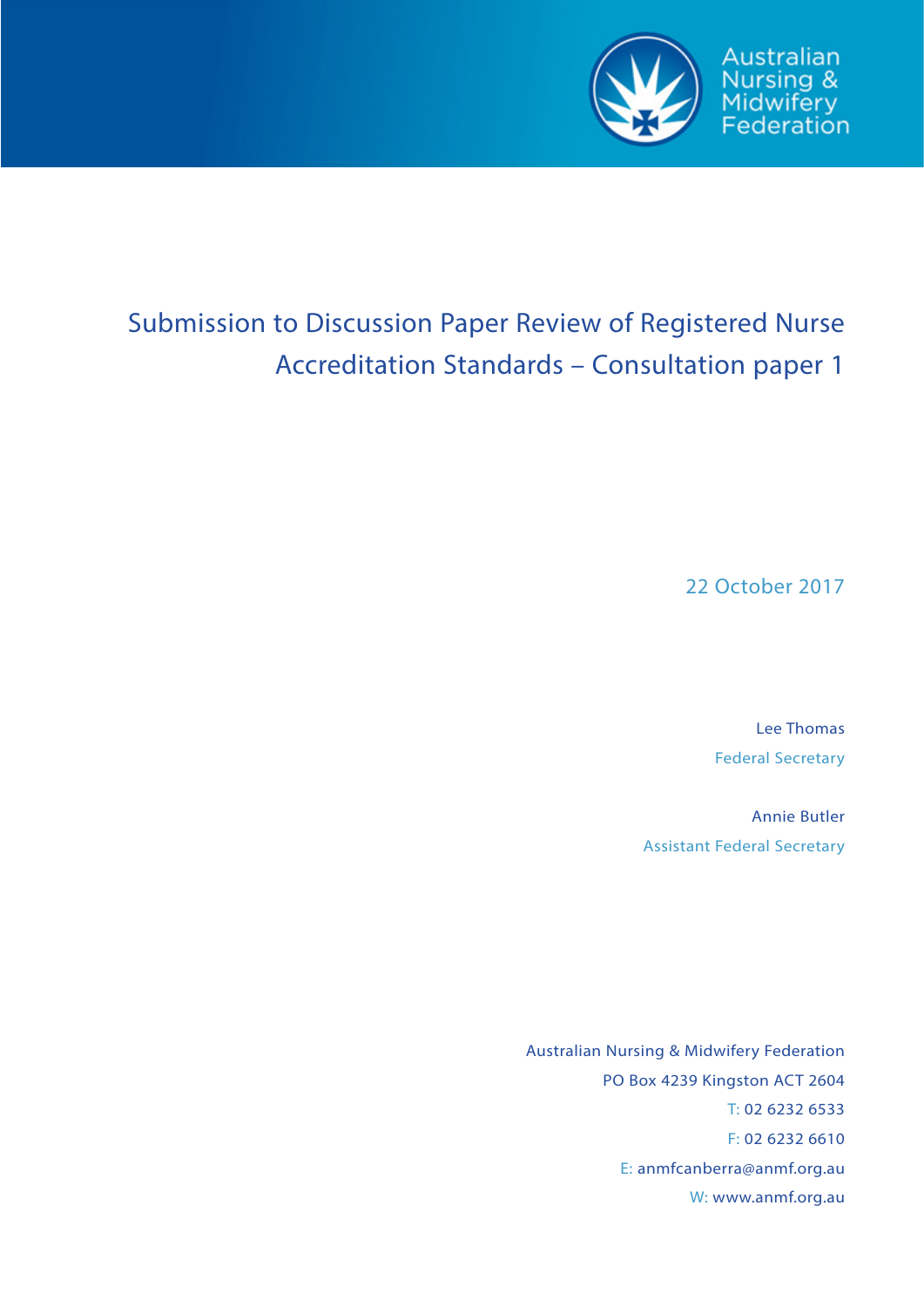# Introduction

Established in 1924, the Australian Nursing and Midwifery Federation (ANMF) is the largest professional and industrial organisation in Australia for nurses, midwives and assistants in nursing, with Branches in each State and Territory of Australia. The core business of the ANMF is the professional and industrial representation of our members and the professions of nursing and midwifery.

With a membership which now stands at over 269,000 nurses, midwives and assistants in nursing, our members are employed across all urban, rural and remote locations, in both the public and private health and aged care sectors.

The ANMF takes a leadership role for the nursing and midwifery professions by participating in the development of policy relating to: nursing and midwifery practice, professionalism, regulation, education, training, workforce, and socio-economic welfare; health and aged care, community services, veterans' affairs, workplace health and safety, industrial relations, social justice, human rights, immigration, foreign affairs and law reform.

As the largest professional organisation for nurses and midwives in Australia, the ANMF has, on behalf of our members, a genuine interest in, and concern for, matters relating to the education of nursing and midwifery professionals. We therefore have contributed significantly, and continue to do so, to a range of committees and working groups at national and jurisdictional levels, which relate to the design, accreditation and evaluation of education programs for nurses, midwives and assistants in nursing.

# General Comments

Nursing is a complex and demanding profession. The educational preparation for such a profession must therefore be rigorous, with a skillful mix of theory and clinical practice experience. The standards for accrediting education programs leading to registration of nurses likewise must be designed to ensure a beginning professional who is capable and safe for practice, in whatever setting health and aged care are delivered.

- **1. What support mechanisms should be offered to students from diverse backgrounds entering registered nurse programs to ensure they receive the appropriate levels of support?**
- **2. How can the accreditation standards support inclusion of strategies to increase student retention?**

The background information provided prior to these questions in the consultation paper briefly covers a number of significant issues facing nursing education today. At this time, the ANMF have a number of comments to make in relation to entry criteria, attrition rates and potential strategies for providing support.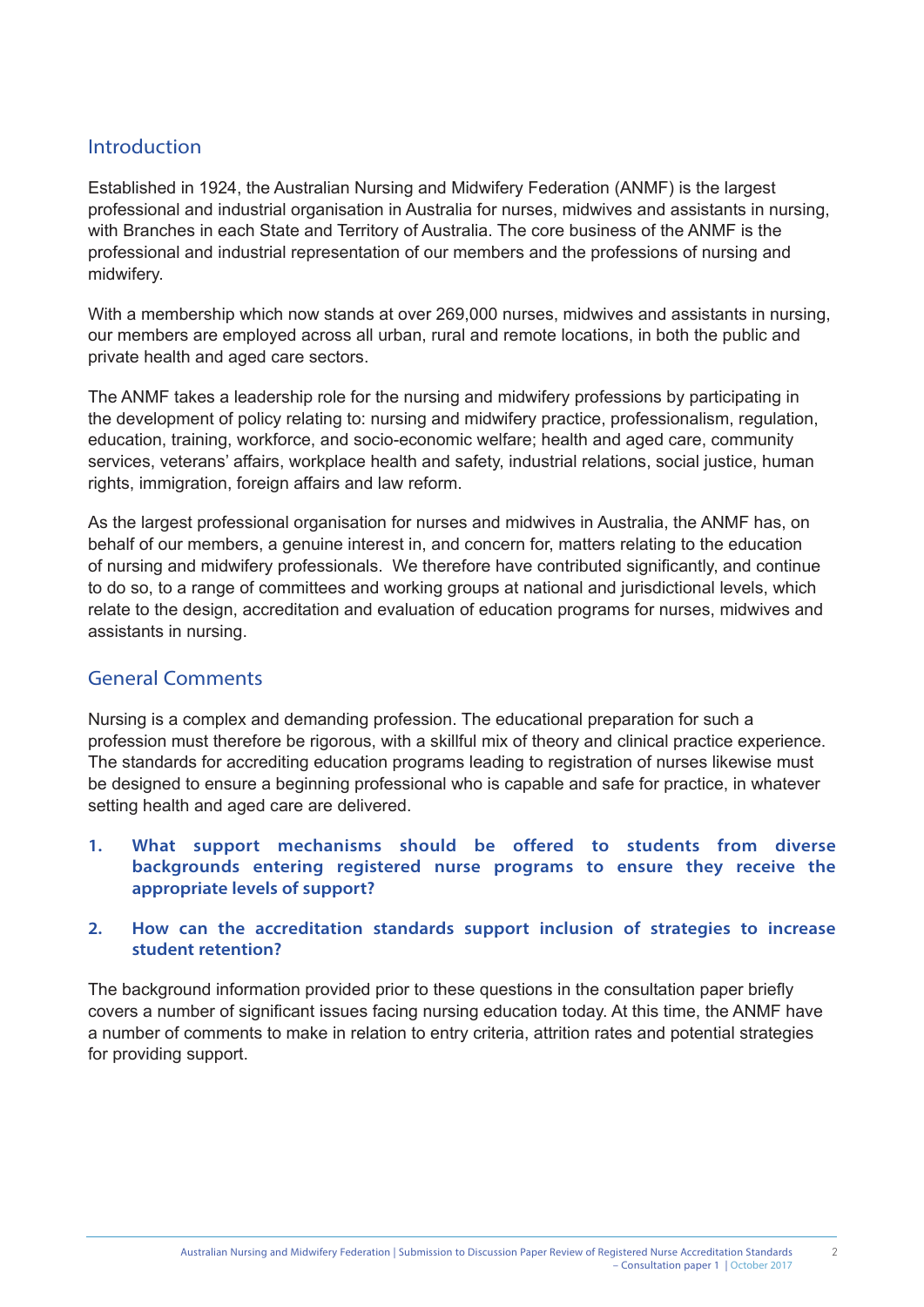# Entry criteria

The balance of providing an appropriate entry-level requirement, which includes an Australian Tertiary Admission Rank (ATAR), Overall Position (OP) or equivalent, with enabling access for those from a diverse background, is an important one. It is essential the entry requirements be set at a level that will enable those with the ability to commence the program, to successfully complete the program. At the same time, while programs should provide individual support for all students, there needs to be particular attention given to enabling those of diverse backgrounds to meet the entry requirements, and subsequently complete the program.

The ANMF also believes it is essential that education providers have a strategy for increasing Aboriginal and Torres Strait Islander student admission into, and retention within, nursing undergraduate programs.

#### Attrition rates

The quality of the data related to attrition for undergraduate nursing programs lacks rigour. This data is captured by calculating the difference between commencements and completions from year to year. Frustratingly, this data is incomplete as it does not track individual students, but rather provides whole numbers from year to year. The data does not enable any analysis of students' movements from year to year, therefore making it impossible to identify if, for example, students have been retained within a program or if they have deferred their studies. Education providers do collect their own attrition data, however, as far as the ANMF is aware, they are not required to make this information publically available.

The data currently available does not provide any information as to why students have chosen to leave or defer an undergraduate program. This is important information, essential for making informed decisions on future requirements for accreditation standards.

Retention rates are also an important element for ANMAC to consider when undertaking a risk assessment approach to accreditation and monitoring. As the available data is currently of poor quality and inconsistent, the ANMF strongly suggests the registered nurse accreditation standards require education providers to submit annual transparent reporting to ANMAC about their retention rates, using an established ANMAC template that would include:

- Student entry numbers;
- Existing student numbers;
- Student deferrals:
- Student withdrawals; and
- Where possible, reasons why students have withdrawn or deferred from the program.

This data can then be analysed and themed to enable ANMAC to be better informed about how accreditation standards can potentially improve retention rates and provide valuable data on accredited programs.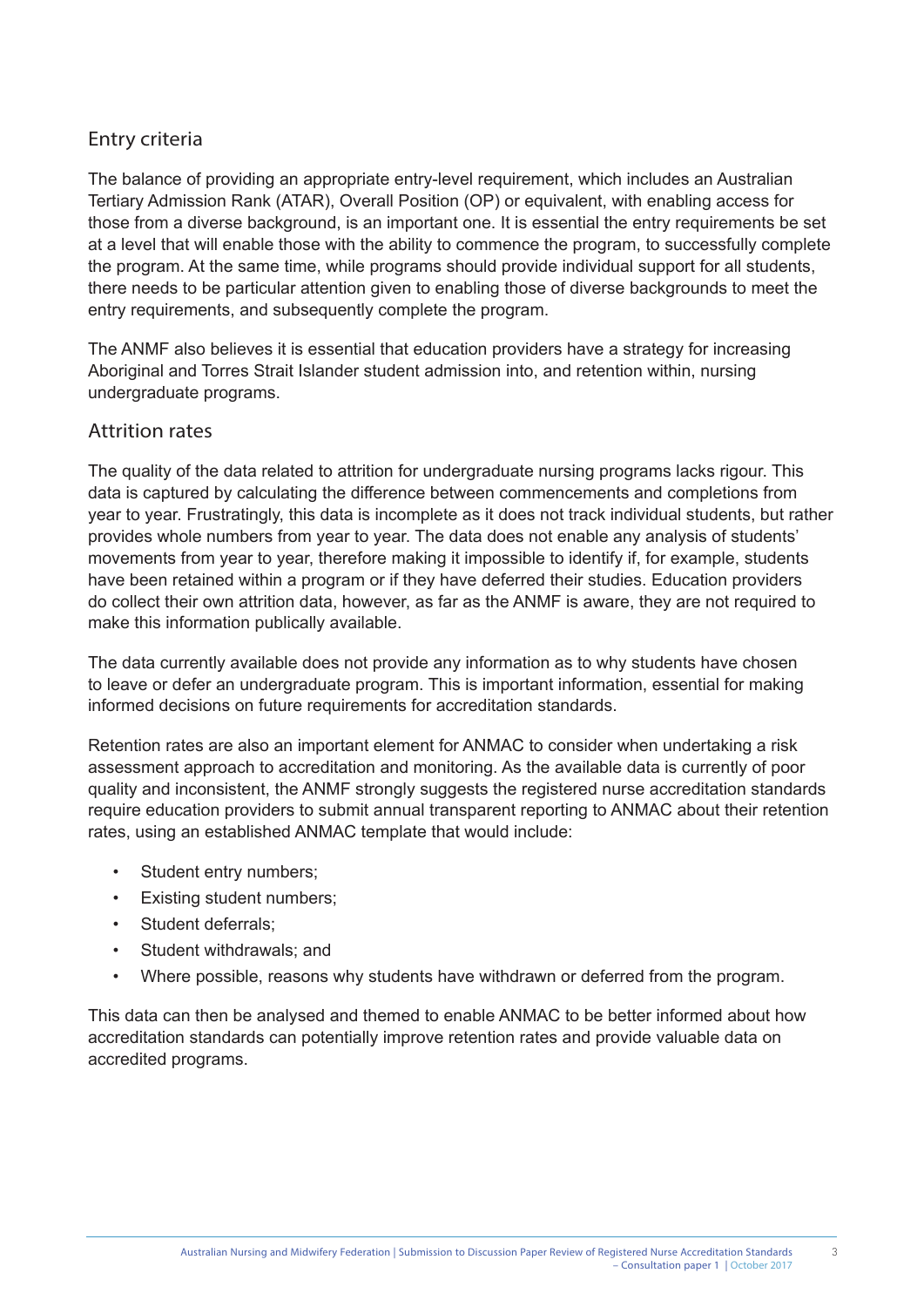# Strategies to improve retention rates

The ANMF also identify there are general principles that need to be considered within programs to encourage and support student completion.

These include:

- Culturally safe learning environments, in both the academic and clinical settings;
- Providing individual student support where required through academic advisory services, healthcare and counselling;
- Monitoring and early identification of students' progress throughout the program to enable supports to be put in place for students who may be struggling;
- Curriculum design that enables clear links between theory and practice;
- An appropriate amount of face-to-face teaching for students to effectively engage with their fellow students and lecturers;
- Contemporary, evidence based teaching and learning processes; and
- Quality clinical learning environments that are supportive, with students being able to access both a preceptor and clinical educator.

#### **3. Should students who are required by the Nursing and Midwifery Board of Australia (NMBA) to provide a formal English language skills test result for registration, also be required to demonstrate achievement of the NMBA specified level of English language skills before starting a registered nurse program?**

The discussion and debate relating to English language entry requirements has already been had with the development of the enrolled nurse accreditation standards, completed earlier in the year. The ANMF asserts that the registered nurse standards should be consistent with these standards, with the same English language requirements. Therefore, the requirement for English language skills testing should be as follows:

#### *The program provider demonstrates:*

*Applicants are informed of the following before accepting an offer of enrolment:*

*a. students that would be required by the Nursing and Midwifery Board of Australia (NMBA) to provide a formal English language skills test when applying for registration, must provide a formal English language test result demonstrating they have achieved the NMBA specified level of English language skills, prior to commencing the program*<sup>i</sup>

*b. students are required to provide evidence of having sufficient language, literacy and numeracy skills to successfully undertake the program's academic and workplace experience requirements, prior to commencing the program.* 

This change to the English language requirement will ensure students selected for the program are able to complete the theoretical requirements and workplace experience, as required, without delays. It also positions students well, to successfully complete the program requirements, and to gain registration following completion.

It is essential that with this change, ANMAC have processes in place to ensure education providers are correctly assessing student English language skills, and that the assessment is in line with NMBA requirements. The concern is that if education providers are incorrectly interpreting the NMBA requirements, then on completion of the program, through no fault of their own, students will be unable to gain registration.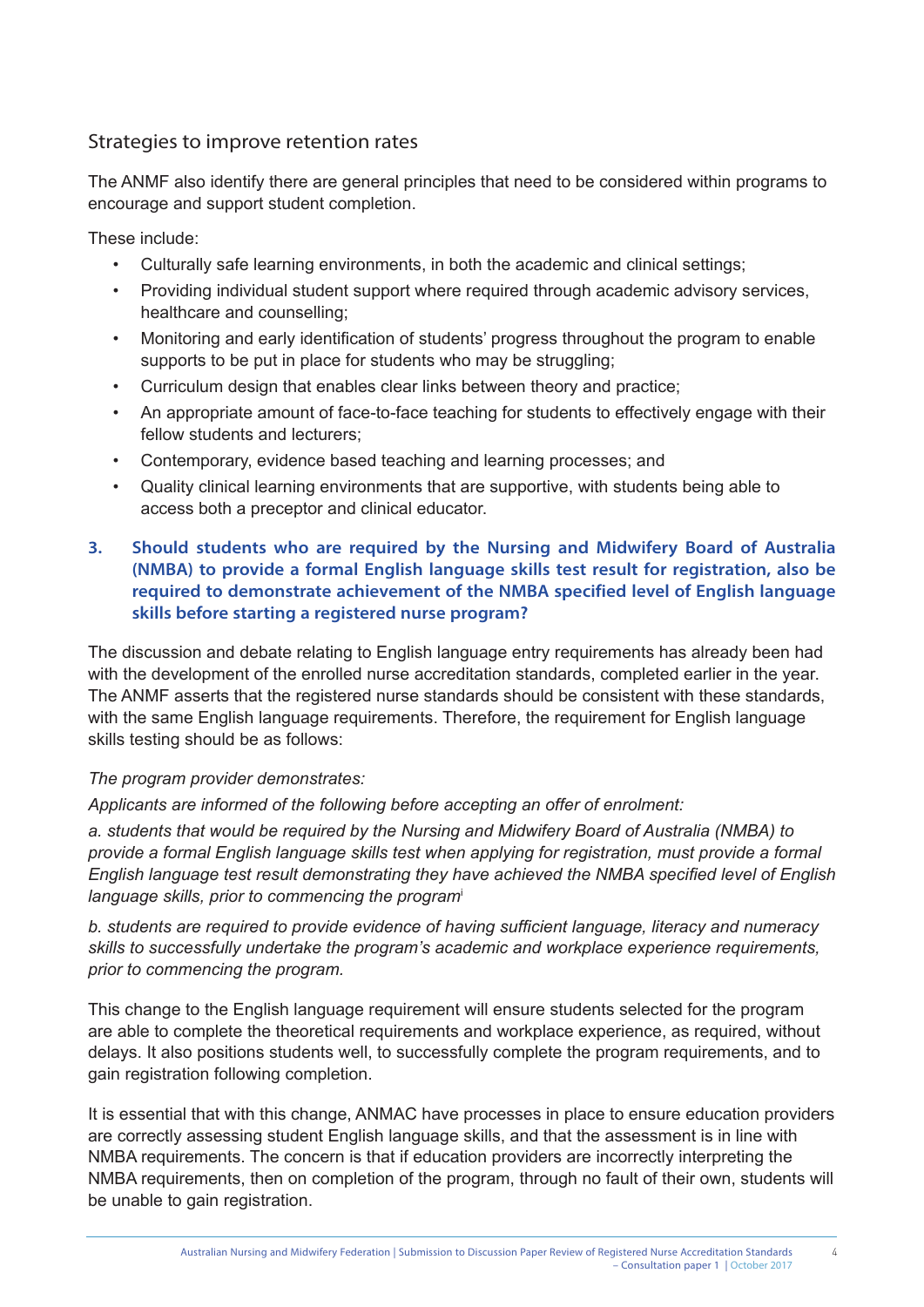#### **4. What changes and/or additions to the standards are necessary to support quality improvement in the clinical learning environment?**

The clinical learning environment requirements for nursing students is an area that could be improved in the standards. The space that education providers have to compete in to negotiate quality clinical placements is both onerous and complex, and is driven by a number of factors.<sup>ii</sup> This complex situation has been further compounded by the recent uncapping of university places, resulting in significant increases in student numbers, and therefore the number of student clinical placements required.

A recent study completed in Australia recommended that appropriate sequencing of clinical in relation to theory, consistency of venue, and preparation for the health setting were important in providing quality placements for students<sup>iii</sup>. The ANMF supports these findings. Students must be able to link the theory they are learning with the practical setting as well as feel a part of the context within which they are working. The communication interface between the health setting and the education provider, prior, during, and after student clinical placement, has to be clear and comprehensive. This should include providing the health setting with the necessary information about the students attending clinical placement, their objectives for the placement, and all relevant paperwork.

The provision of clinical education support to students and nursing staff who are the buddy or preceptor of students is also a key requirement for a quality placement. There is an increasing trend for health services to provide the clinical education support for students within their clinical settings at a charge to the education provider. The literature refers to this as the Dedicated Education Model.<sup>iv</sup> Our members have expressed concern that at times this agreement has not necessarily been in the best interest of students. The ANMF suggests that the accreditation standards should require education providers and health services using this model to establish a contract that clearly states, inter alia, the model of clinical support being provided, the ratio of students to clinical educator, the minimum qualifications of the educator, and a clear process for conflict resolution and/or escalating concerns.

Another feature of a quality clinical learning environment, often overlooked, is the staffing and skill mix in the area where the student is completing their placement. There can be haphazard provision of facilitators to support the students on placement.

Many of our members report that when their facility receives students for placement, the facilitation of that placement impacts upon the quality of care. Nurses working on the floor are often not provided with the necessary supports by the education provider including the supernumerary staff required, to enable a positive learning experience for the students.

In addition to direct clinical care, it is imperative that placement experiences formally expose students to the registered nurse's role and accountability in delegation and supervision of enrolled nurses and unregulated healthcare workers.

The service agreements between education providers and placement providers must articulate that students will be mentored and guided in experiencing the supervisory role of the registered nurse, including delegation and evaluation of care.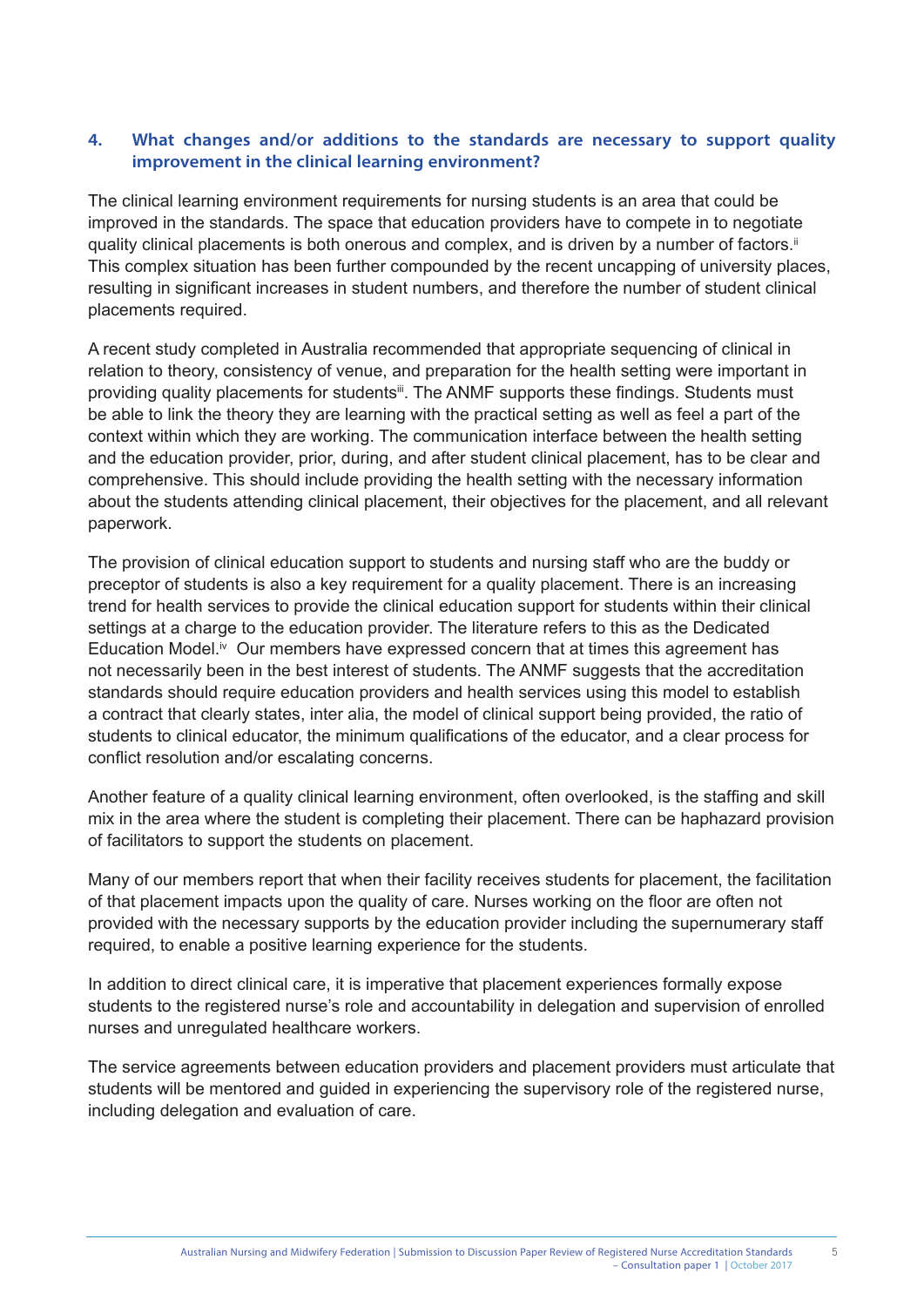#### **5. Are elements of the Best Practice Clinical Learning Environment framework useful in developing outcome-based standards for accreditation? If so, which ones?**

The Best Practice Clinical Learning Environment Framework (BPCLEF) is a comprehensive, evidence-based framework. This framework could be effectively used as an established outcome based best practice principles document for clinical placements.

#### **6. How can the accreditation standards better support the use of simulated learning?**

The current clinical placement hours requirement of 800 hours for the Bachelor of Nursing is supported by the ANMF, albeit acknowledging that this is a bare minimum. Australia's clinical placement requirements are low compared to: New Zealand, where the requirement is between 1,100 to 1,500 hours; the United Kingdom, which requires 1,000 hours; and, South Africa, which requires 2,800<sup>v</sup>. Australia's lower requirements would be further compromised by enabling a percentage of clinical placement hours to be replaced by simulation. The standards could require a minimum number of simulated learning hours, **in addition** to the 800 hours minimum of clinical placement.

The standards could also provide further details around simulation requirements, requesting education providers to outline evidence of the simulation conducted within their program. This could include identifying the type of simulation, the equipment used, and, the experience and qualification of the educators conducting the simulation. This would enable ANMAC assessors to consider whether an appropriate level of simulation is being implemented to meet the required educational outcomes.

#### **7. Should minimum practice hours be inclusive of simulated learning hours? If so, should a maximum percentage of simulated learning hours be stipulated?**

The ANMF does not support simulated learning hours being included in the current 800 minimum practice hours. Simulation is a valuable adjunct to the learning experience for students, but the ANMF has a firm position that simulation does not replace clinical placement hours.

The ANMF support the current statement in the Registered Nurse Accreditation Standards, 2012, criteria 3.6: *A minimum of 800 hours of workplace experience, not inclusive of simulation activities, incorporated into the program and providing exposure to a variety of health-care settings.* 

The ANMF acknowledges there is some evidence that suggests simulation<sup>vi</sup> can create equivalent outcomes to clinical placements, however, further research needs to be conducted with larger cohorts, within the Australian context. The ANMF suggests students can learn technically correct ways of undertaking procedures in a simulated environment, however, they need the practice area for learning and to apply individualised communication skills, clinical judgement, and intervention.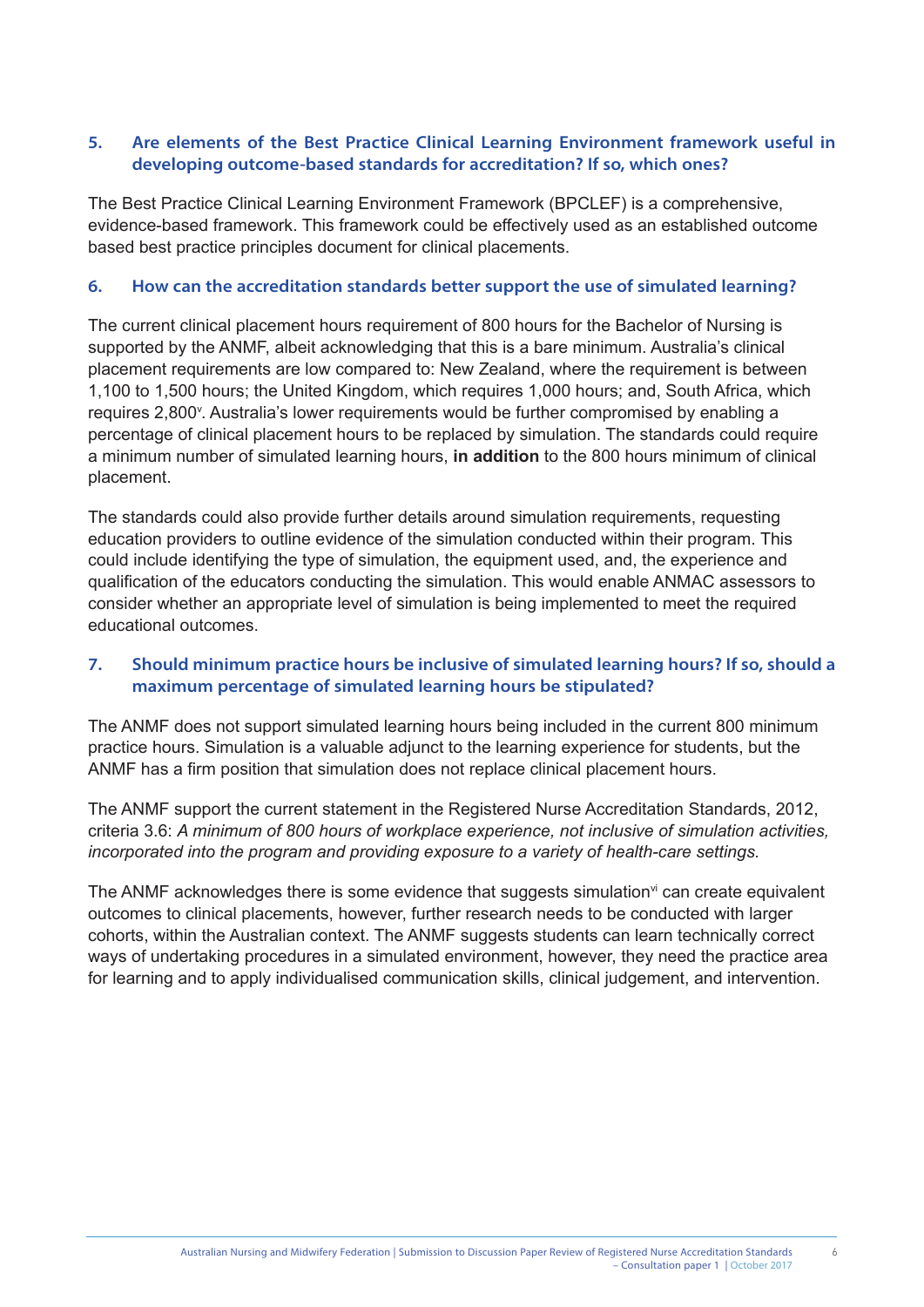#### **8. How can the accreditation standards better support inter-professional learning?**

The ANMF supports the importance of inter-professional learning and believe it is occurring in many ways within the healthcare education and clinical setting. Nurse and midwife academics within universities engage in cross disciplinary activities, such as research, with their colleagues in other academic health disciplines, and, students of nursing and midwifery programs engage in inter-professional learnings (both in theoretical/simulated and practice environments). The benefits of these inter-professional collaborative activities are multifaceted: for awareness raising of the different scopes of practice of each professional discipline, and, for gaining an appreciation and respect for the decision-making and contribution of each professional group to healthcare. Essentially, exposure of health professionals to one another during their entry-level education provides an understanding of one another's roles and the foundation for effective multidisciplinary healthcare teams.

The ANMF considers the current incorporation and presentation of these issues in the nursing and midwifery accreditation standards to be satisfactory.

#### **9. What are the strengths of the style and structure of the current registered nurse accreditation standards?**

The consultation document outlines that the current standards, *the Registered Nurse Accreditation Standards, 2012* introduced a new ANMAC accreditation framework. This is not necessarily correct - the standards structure was adjusted and improved from the previous Australian Nursing and Midwifery Council version. The current strength of the style and structure of the registered nurse accreditation standards is they have been tried and tested since 2012 and improved upon from the previous version and the one before that, and so on. There is significant corporate expertise in the structure of these standards that should not be underestimated.

The current standards are consistent across the other categories of registration, including the enrolled nurse, midwife and nurse practitioner. These standards are clear, established, and the profession understands the structure. They have been designed, implemented and evaluated by ANMAC since their implementation for the largest number of accredited programs across all the registered health professions.

The consultation paper also refers to the Independent review of the *National Registration and*  Accreditation Scheme for health professions (December 2014) discussion on the importance of standardising accreditation processes and avoiding duplication. It is important that accreditation processes are efficient and avoid duplication; however, it is essential that the nursing and midwifery professions maintain their professional identity and established expertise in relation to accreditation and standards. If we do not achieve this then we risk losing the distinctive contribution of nurses and midwives to the health system, with concomitant creation of blurred and eroded discipline boundaries and a confused and chaotic workforce with no one quite sure who is responsible for aspects of care. The end result can only be compromised care delivery.

#### **10. What are the limitations of the style and structure of the current registered nurse accreditation standards?**

The standards could be improved by removing any repetition and ensuring they are more explicit about the essential element of public safety.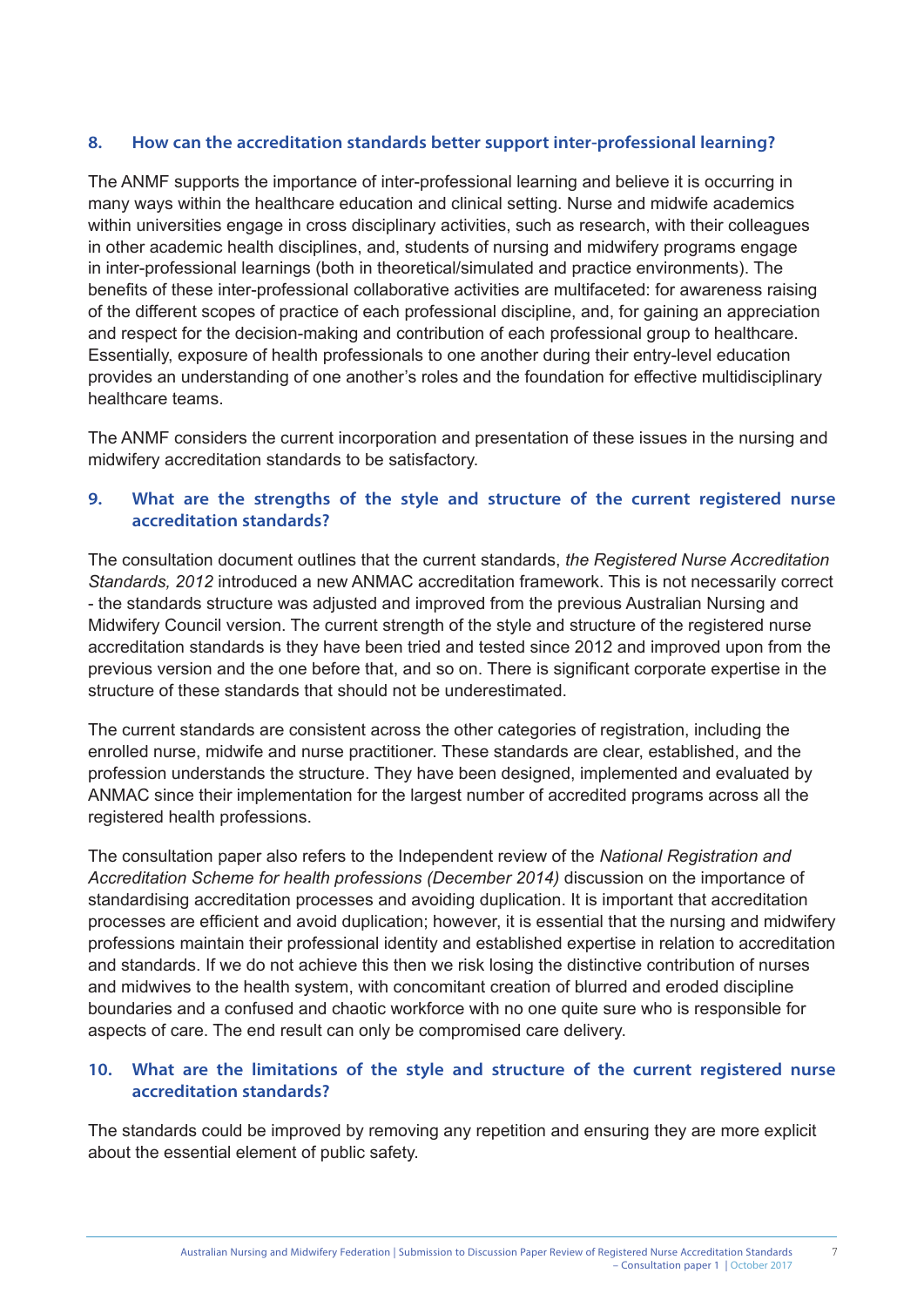#### **11. Should the registered nurse standards move to a five - standards structure in line with accreditation standards of other registered health professions?**

As we have previously highlighted, ANMAC has extensive experience and expertise in the development of accreditation standards that are relevant to nursing and midwifery. Unlike the other regulated professions, nursing and midwifery has a significant number of accredited programs. These programs have unique requirements.

It would appear that the suggested five-standard accreditation framework, only implemented in 2014 by the Australian Dental Council, is simple and clear. However, it is essential that further research establish firstly, that this framework is better than the current ANMAC framework and secondly, that it would be fit for purpose for nursing and midwifery. It would be unreasonable for ANMAC to change to this framework from an established robust framework, without the credibility and evidence to suggest that it would work for the nursing and midwifery professions.

- **12. To what extent are accreditation standards clear in their expectations of the evidence required of education providers to demonstrate compliance?**
- **13. What is the best way to provide guidance to the standards and criteria (for example, to ensure consistent interpretation of those concepts in the current environment and/or elaborate on important concepts)?**

The ANMF supports additional documentation in the accreditation standards that would assist with consistent interpretation of the standards. An evidence guide was required with the previous registered nurse standards but was removed with the review and implementation of the 2012 standards.

It would be essential that if an evidence guide were to be re-instated, the guide be publicly consulted on, with the same rigour as the accreditation standards.

#### **14. Should there continue to be an input-based standard prescribing the minimum number of clinical practice hours to be completed?**

Yes, the ANMF supports the established prescribed 800 hours of clinical practice. This has been agreed on nationally and accepted by the profession of nursing as the minimum number of clinical placement hours required for registration as a registered nurse. The ANMF would support an increase in hour requirements but is strongly opposed to any move to decrease prescribed minimum clinical placement hours.

#### **15. What changes are likely to occur in the role of the registered nurse in next five years?**

#### **16. How can the accreditation standards support the development of the role of the registered nurse to meet the future healthcare requirements of individuals and communities?**

These questions are extremely broad and raise the challenging debate about whether or not the accreditation standards should be aspirational or address the current requirements and known future requirements for registered nurses.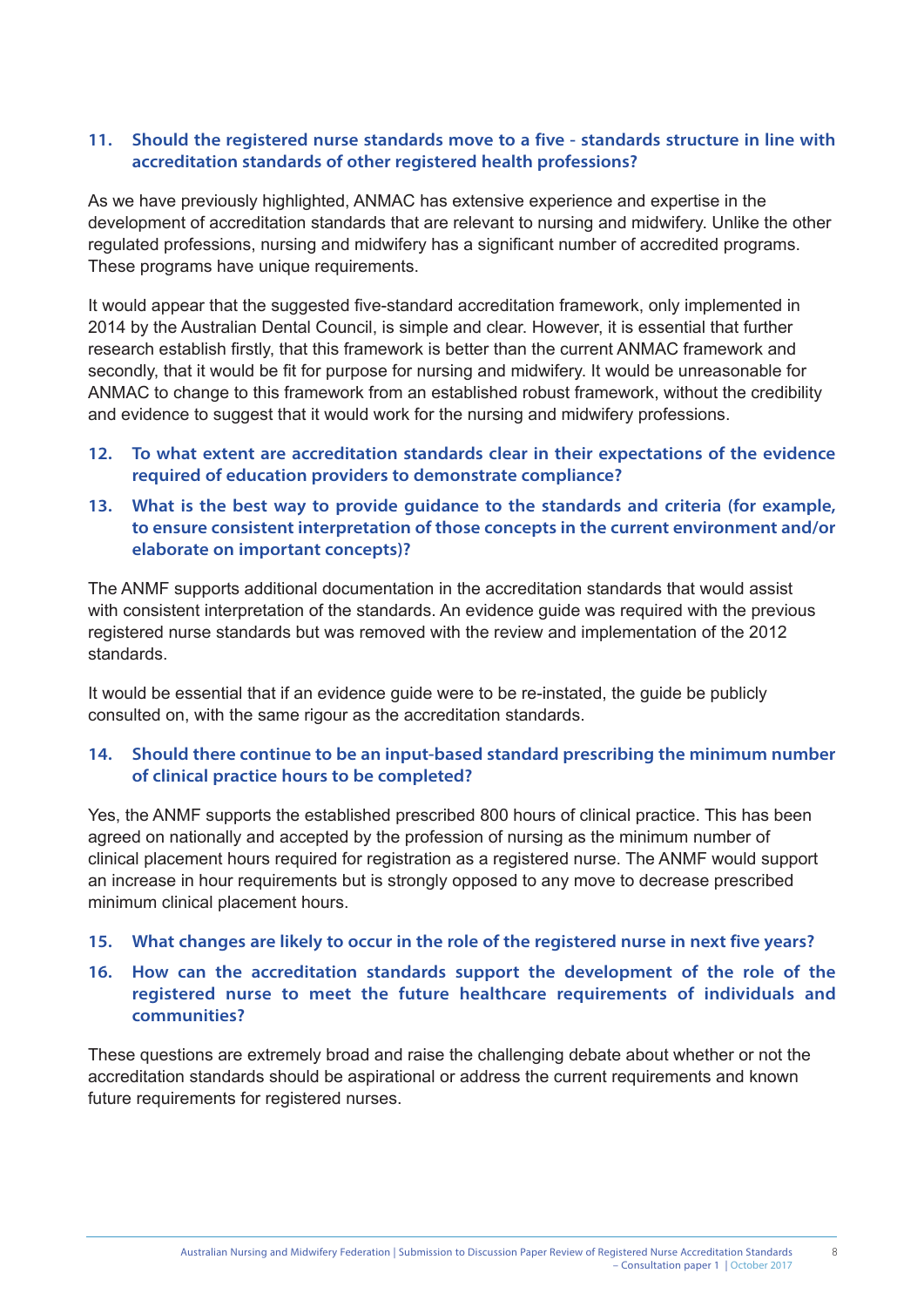# Direct care

It is important when contemplating the role of the registered nurse in the next five years that the profession consider not only the potential changes but critically reflect on the essence of the registered nurse's ongoing clinical role. The ANMF is clear that the role of the registered nurse is primarily to provide direct clinical care. This cannot be underestimated. Aitken has undertaken extensive international research with findings demonstrating the positive difference registered nurses make in clinical care<sup>vii</sup>. The accreditation standards need to focus primarily on outcomebased standards that prepare the registered nurse for a changing, complex care environment. With the ever-increasing complexity of care requirements, where people being cared for have multiple diagnoses, registered nurses require high-level critical thinking skills that enable them to demonstrate sound judgement and provide considered action in complex, unique and uncertain situations.<sup>viii</sup> The accreditation standards need to ensure curricula are providing evidence-based, contemporary content with quality clinical placement.

# Prescribing

There will be an increased role for registered nurses in relation to prescribing. Undergraduate programs must ensure that newly qualified registered nurses are comprehensively prepared for safe and competent protocol prescribing. This will form a foundation for postgraduate studies leading to supplementary and independent prescribing. The accreditation standards need to ensure curricula include theoretical and clinical content and assessment on pharmacology and prescribing by protocol.

# Primary health care

Ideally, there should be a much greater focus on primary health care within the whole of the healthcare sector. This would require greater funding for prevention and health promotion, early intervention, school-based nursing, and primary health clinics. In addition to this, there needs to be a greater role or more visibility for the clinical leadership role of nurses in capacity building for community resilience, to more effectively manage ever increasing catastrophic events - man made and environmental - effects of climate change, bushfires, allergy storms, earthquakes, hurricanes, wars, terrorist attacks, civil unrest episodes, epidemics (Ebola) and pandemics (flu strains). Different skill sets will be required for critical incidents, with more emphasis on trauma and recovery and disaster preparedness.

Accreditation standards support for this changing role would require more emphasis on primary health care and community care. The vision is for nurses to be prepared for a broader role than the silos of acute care within the tertiary environment or primary care within general practice. While this is important, so too is educational preparation for complex, unique and uncertain situations such as the disasters outlined above. Curriculum to include:

- greater focus within the theoretical component of the undergraduate curriculum on primary health care and then concomitant increase in clinical placements across an array of primary health care settings in which many registered nurses already practice, to bolster registered nurse practice and thereby give better access to registered nurses by the community.
- additional curriculum content to prepare students for the range of sudden/ unexpected community-wide disasters as outlined above.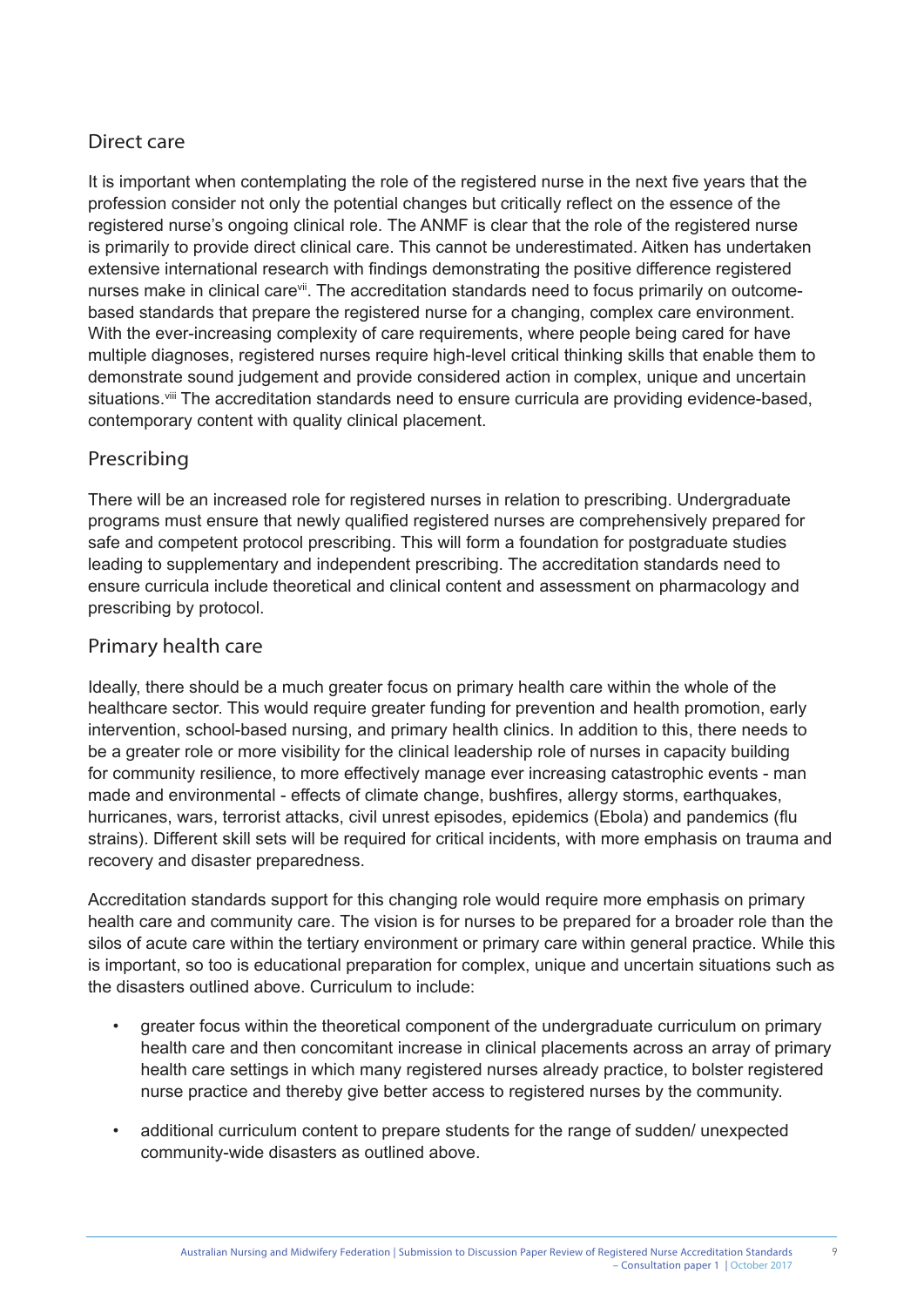#### Digital health

The National Digital Health Strategy, developed by the Australian Digital Health Agency, outlines clear objectives for the health workforce to be achieved by 2022. These objectives require the health workforce, including registered nurses, to be confident and efficient in using digital technology, understand the benefits of digital health, and promote the role of the Chief Clinical Information Officer<sup>ix</sup>. The accreditation standards need to address the fundamental requirement for all programs to address digital technology in the delivery of care.

The uptake of electronic medical records (EMR) within the acute context is a good example of the changing environment in digital health. EMRs are now a common addition in many healthcare settings and it is essential that students understand the fundamentals of digital health technology and how to use an EMR. Further, education providers need to ensure that students have, at a minimum, access to an EMR in the learning environment, to enable immersion.

Students are also required to understand coding and the impact data and data collection has on care outcomes. Telehealth and simulated telehealth would also be an important addition to the undergraduate curriculum.

The ANMF Queensland Branch, Queensland Nursing and Midwifery Union, is about to embark on a survey of members regarding the impact of digital health advances in Queensland. We anticipate that this survey will inform the ANMF's understanding of the readiness of nurses to engage with digital health, but also the impact that digital technology is having on workloads and the people for whom nurses provide care.

The results from this survey and any associated focus groups will be completed prior to the next round of the consultation for these standards. Feedback in relation to this work will be provided by the ANMF to ANMAC as part of this review.

#### **17. Are there any other issues you would like to be considered that have not been discussed in this consultation paper?**

The ANMF at this time does not have any further comment to make to this first round of consultation for the registered nurse accreditation standards.

# Conclusion

Thank you for the opportunity to provide a submission to the discussion paper- *Review of the Registered Nurse Accreditation Standards, Consultation paper 1*. The ANMF looks forward to being able to contribute further in the next stages of the registered nurse accreditation standards review.